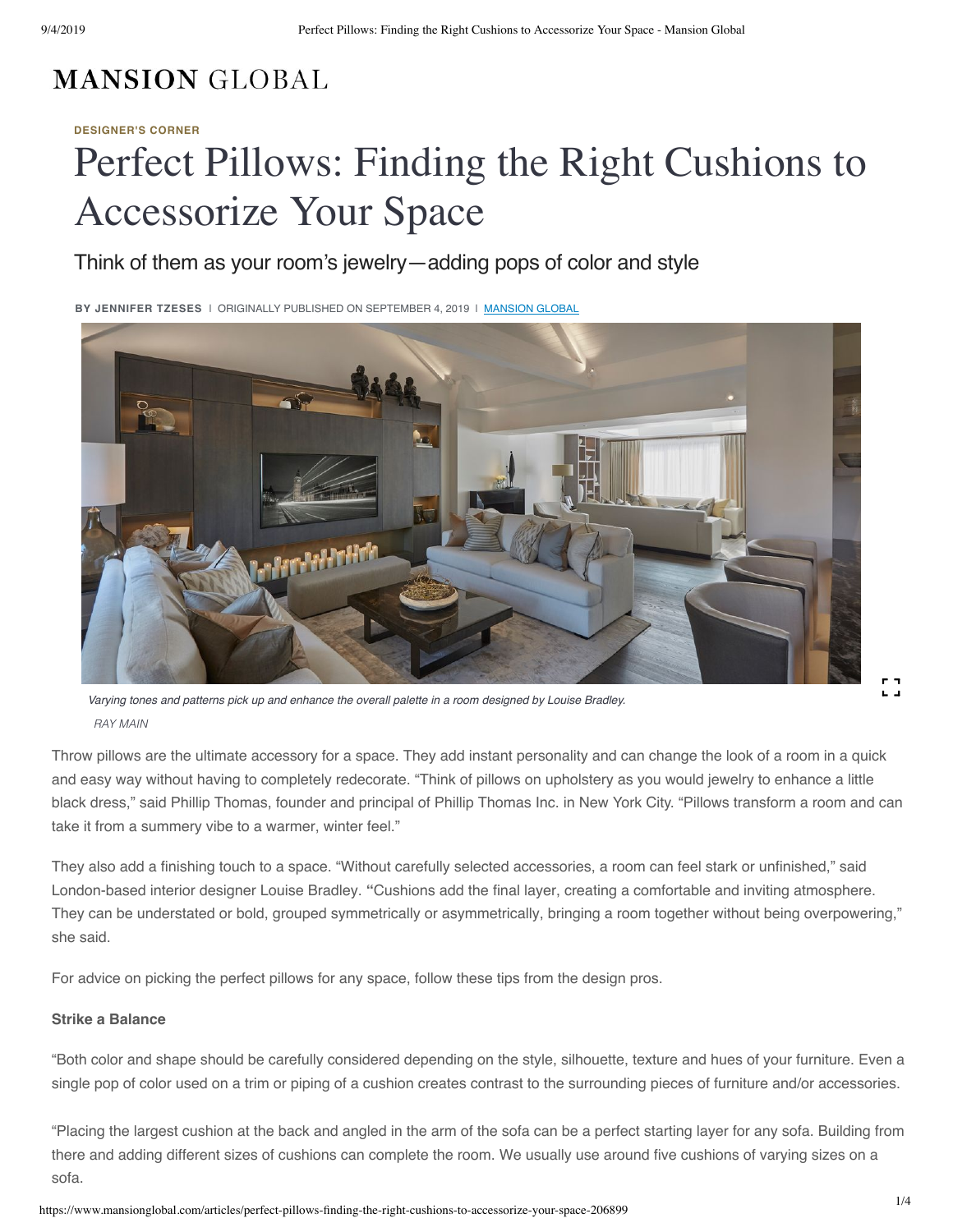"Pillows don't need to match but usually we create a selection of cushions in varying sizes and fabrics that sit together to enhance the furniture and hard finishes within a room. We always use a variety of different textures and colors to complete the interior and draw the eye around the room. However, the hues and tones must be within a carefully selected color palette that unifies the room scheme as a whole.

"Depending on the ambiance you wish to create, there can be a series of different scales of pattern. A large, medium and smallscale print will produce an interesting and well-balanced cushion arrangement combined with solid colored fabrics. Too many patterns, however, can dominate an interior. Rather than opting for bold choices, using subtle layers is a perfect harmony between small detail and vibrant textures."

#### **— London-based interior designer Louise Bradley**

#### **Mix and Match**

"Fun throw pillows are the best way to add unexpected whimsy to your design scheme through playful patterns and colors. They can also help tie all the other elements of the room together.

"We always like to mix squares and rectangles together, with the largest size square pillows flanking the ends of the sofa, as well as corners if it's a sectional. A couple of the pillows should be multicolor and act as the link for your color story—and the remainder can be individual examples of one or two of the colors in your design scheme."

"We prefer the pillows not to match at all for a less decorated and more organic look. That being said, they should all be complementary and work together."

"Play with scale when selecting your patterns, some large, small and textural patterns that act as solids. As a rule, on a sevenfoot sofa, you should have a minimum of three pillows and a maximum of five. If the sofa gets longer than that, you can add two more. And while it might seem counterintuitive, an odd number of pillows actually creates a better sense of balance and more interest than an even number."



**— Christine Markatos Lowe of Christine Markatos Design in Santa Monica, Calif.**

Bold patterned and textured pillows add personality to a room designed by Christine Markatos Lowe of Christine Markatos Design. *Photography by Manolo Langos, Courtesy of Christine Markatos Design*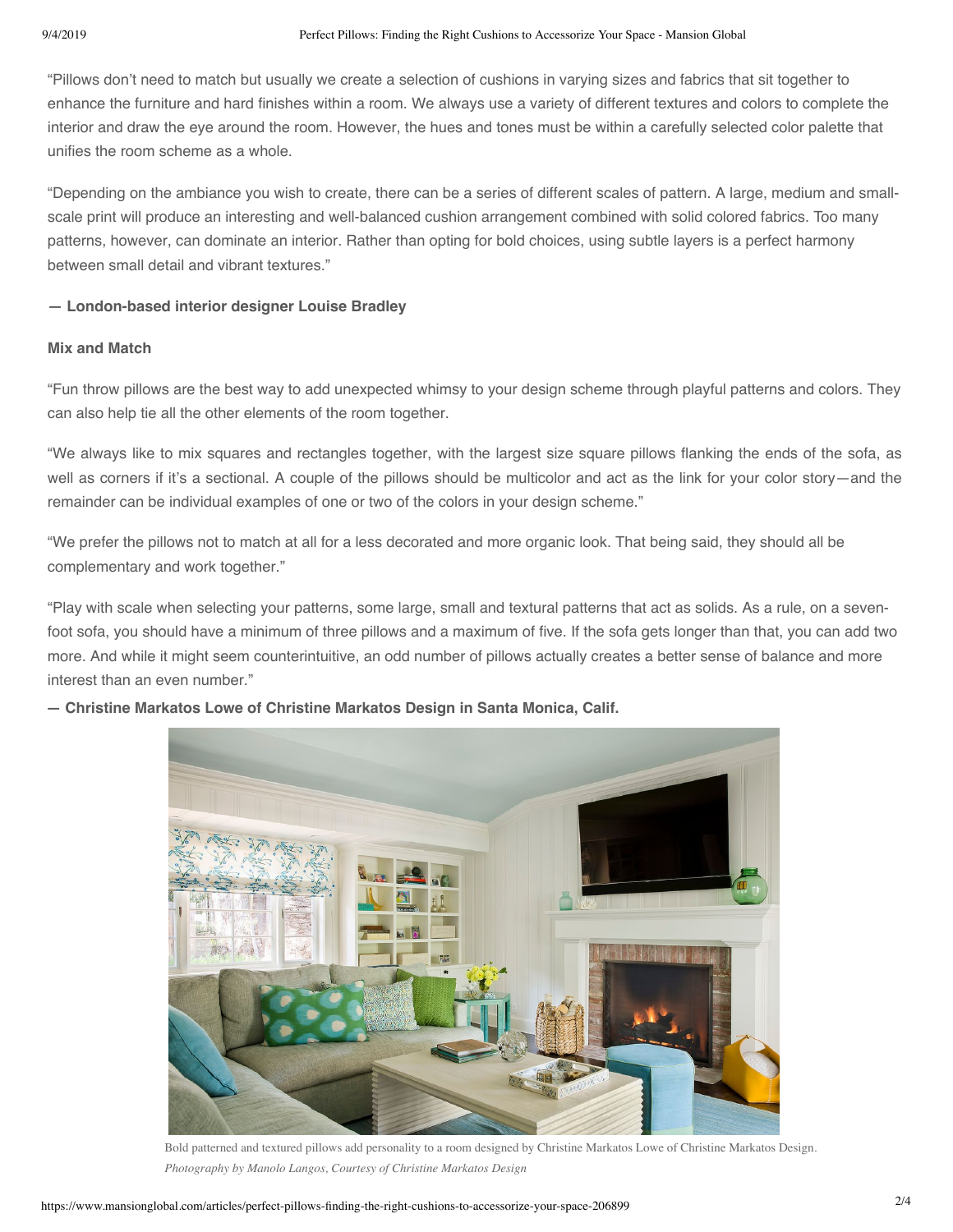#### **Get Creative**

"Pillows offer an easy way to be creative, fun and experiment with a bold element that you might not otherwise incorporate. For example, this is a great way to introduce patterns and animal prints. Pillows also offer you the opportunity to include delicate fabrics that may not be as suited for everyday wear. Switching out decorative throw pillows is one of the best ways to seasonally update interiors.

"I treat pillows like works of art. I enjoy collaborating with custom embroidery workrooms to create one-of-a-kind designs.

"For more contemporary spaces, I like to use a cleaner knife-edged shaped pillow, which has a crispness to it that complements a pared-down interior. For more traditional interiors, I often go with a Turkish corner-shaped pillow; the volume gives a very inviting feel.

"A beautiful texture can have just as much impact as a great pattern. Light has a tremendous impact on texture. Textures change dramatically as light changes and moves through a space. "



Designer Phillip Thomas, founder and principal of Phillip Thomas Inc., used patterned pillows that reflect the style and tones in a living room. *Michael Mundy*

**— Phillip Thomas, founder and principal of Phillip Thomas Inc. in New York City**